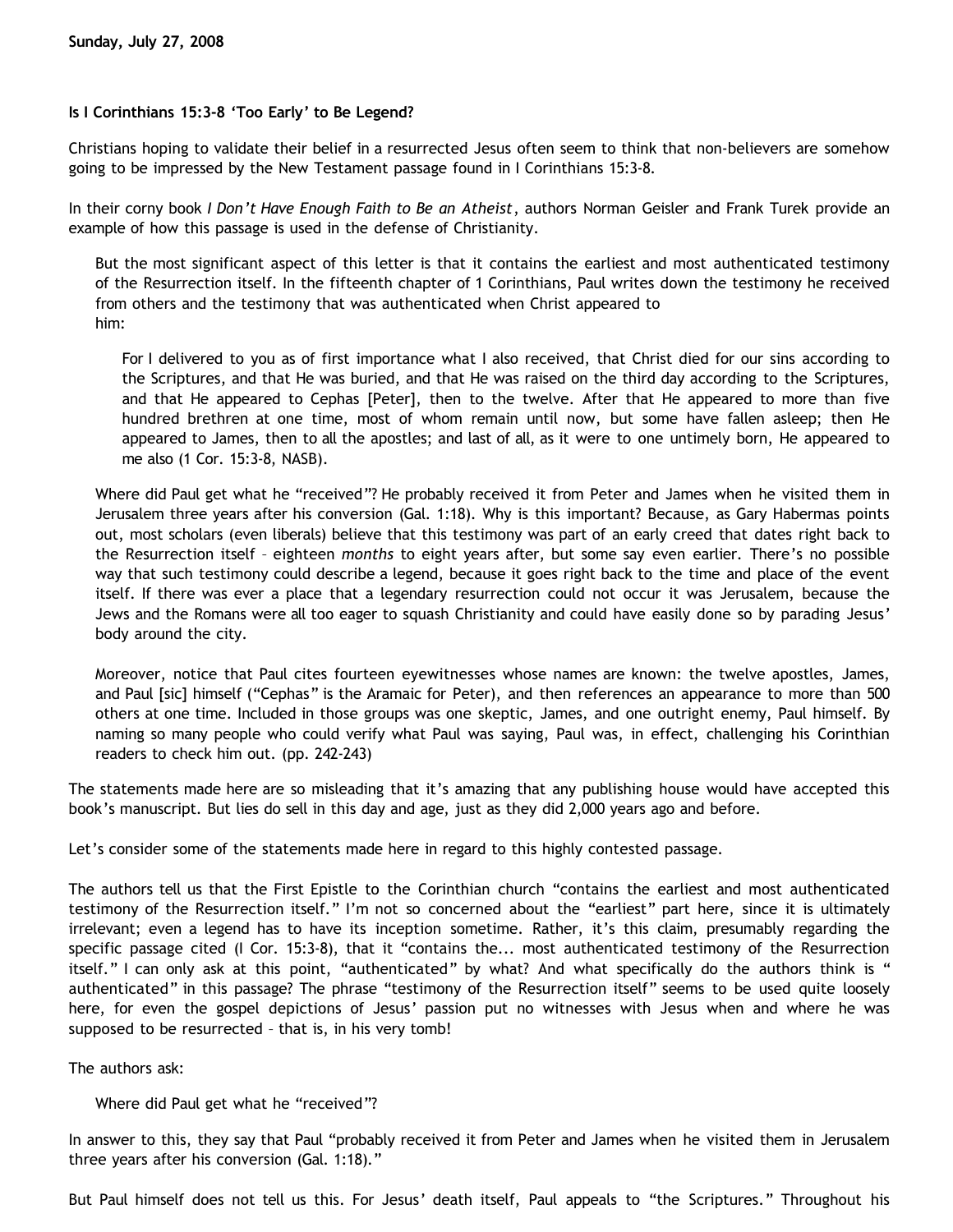several letters, Paul relies heavily on Old Testament citations to buttress his points. Also, I find it puzzling that Geisler and Turek would reference the first chapter of Paul's letter to the Galatians and not notice what he says just a few verses prior to the one they do cite. Paul makes it explicitly clear that the answer which our authors give us is not the right answer to the question the pose. Observe:

Dear brothers and sisters, I want you to understand that the gospel message I preach is not based on mere human reasoning. I received my message from no human source, and no one taught me. Instead, I received it by direct revelation from Jesus Christ. (Gal. 1:11-12)

So according to what Paul tells us, he "received" the gospel that he preaches to everyone else directly from Jesus as a revelation. (One wonders why that same Jesus doesn't reveal himself directly to everyone else as well rather than revealing himself to one person who then goes around telling everyone he meets about it.) Paul himself is telling us that what Geilser and Turek propose is precisely what did not take place.

Apparently having failed to understood this portion of Paul's epistle to the Galatians, or at any rate to factor into their thinking about the question they pose before themselves in regard to I Cor. 15:3-8, our authors find their proposal that Paul "received" what he states in that passage important because they want to see it as "part of an early creed that dates right back to the Resurrection itself – eighteen *months* to eight years after, but some say even earlier."

What I find curious at this point is how oblivious the authors seem to be of the quagmire they've gotten themselves into at this point. For one, they are clearly relying on the content of later writings – the gospels – to supply them with the dating they assume for the events that Paul mentions in this passage. Nothing in the letter itself suggests that the resurrection that Paul speaks of happened any time recently (for all that Paul gives us, his Jesus could have been crucified a century or more earlier, and not necessarily in Palestine for that matter), and only by interpreting Paul's account by reading elements from the gospel stories into it can it be made into a reference to a *recent* event. The erroneous nature of this assumption and its significance to my broader point will be brought out more clearly below. For the present, I'd like to focus on another problem that Geisler and Turek bring upon themselves. For if I Cor. 15:3-8 is part of an early creed which Paul has simply imported and woven into his letter, then obviously he is not recounting firsthand knowledge. In fact, if the gist of I Cor. 15:3-8 is a creedal formula passed down to him from other believers, it is at best hearsay that he inserts into his letter.

As if that weren't bad enough, notice the overtly question-begging nature of the following statement:

There's no possible way that such testimony could describe a legend, because it goes right back to the time and place of the event itself.

It always strikes me as rather perverse when apologists tell us that it's impossible for a story to have legendary content while expecting us to believe in supernatural beings, resurrection of the dead, miracles, etc. But here Geisler and Turek insist that the testimony we find in I Cor. 15 could not contain any legend. To make this kind of claim, the authors must assume the historicity of the gospel accounts of Jesus, which are the only documents in the New Testament which place Jesus' life, death and resurrection in a historical context. The authors are, in effect, using later documents to inform and corroborate earlier documents. Nothing in Paul's letters to the Corinthians, let alone the passage in question, place Jesus' death and resurrection in any historical setting or even remotely suggest a date to the event in question. So given what Paul states in I Cor. 15:3-8, there's nothing there which tells us that his account of the resurrection is "early" or that "it goes right back to the time and place of the event itself." If the aim is to validate the resurrection story of the New Testament as authentically historical, Geisler and Turek simply beg the question by claiming that Paul's own statements about it could not contain elements of legend because it is too close in time to the event in question. If the event in question is in fact legendary, and Paul's own account of that event provide no indication of time or place or setting, then the accounts we find in the gospels, the earliest of which being written a decade or more after Paul's letter campaign, would simply be embellishments of the legend itself. If Paul were passing on a legend that he had learned (and maybe even helped embellish himself), what would keep later writers from adding to and elaborating that legend? And if the later writings – namely the gospels – are themselves legends, then using them to date an event which is itself legendary, simply immerses apologists deeper and deeper into the fake environment of their imagination. Having to rely on one legendary work to validate another legendary work can only mean that the alleged historicity of Christ will evaporate under examination.

But the question-begging doesn't stop there. Geisler and Turek continue:

If there was ever a place that a legendary resurrection could not occur it was Jerusalem, because the Jews and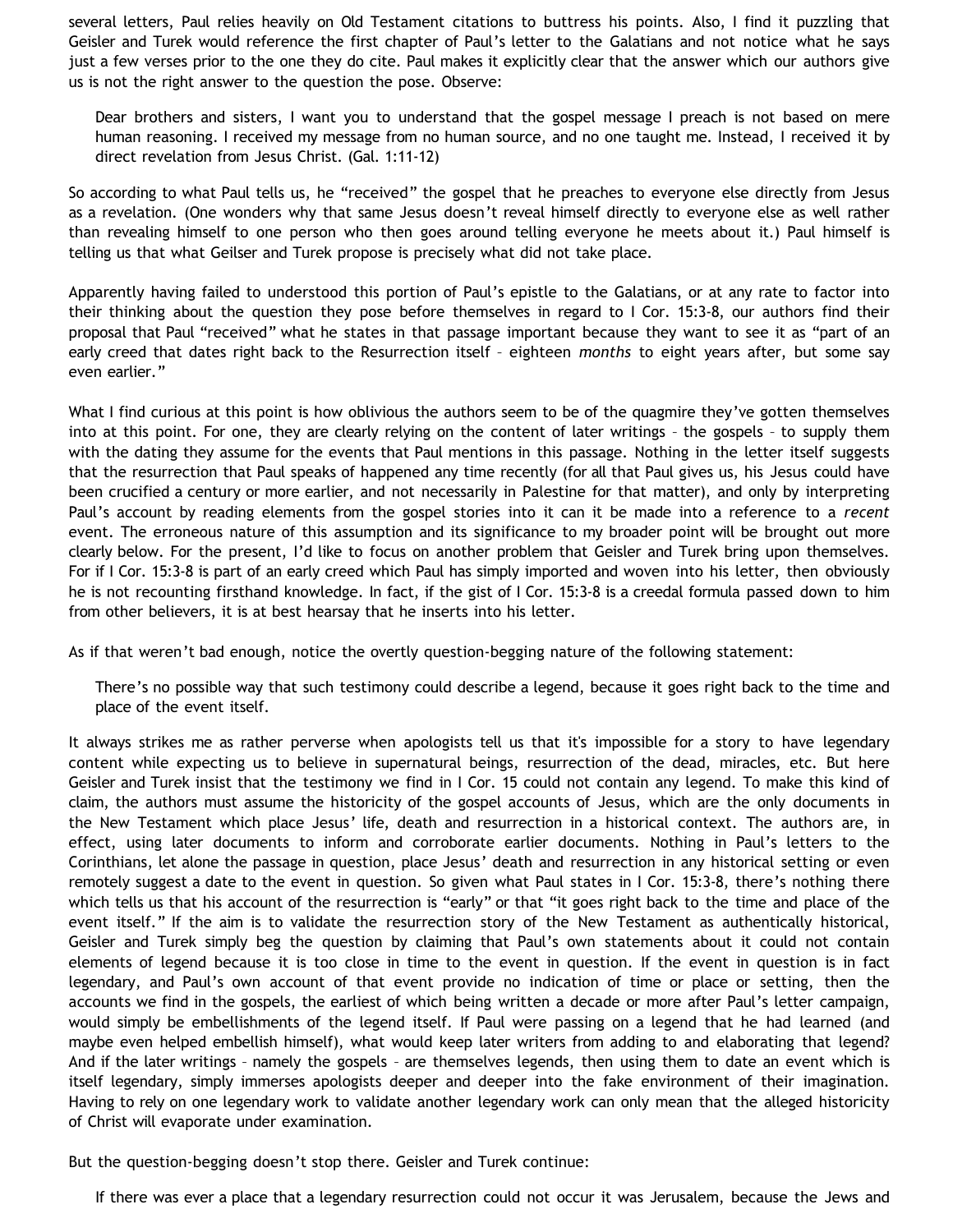the Romans were all too eager to squash Christianity and could have easily done so by parading Jesus' body around the city.

But if the Jesus story were a legend in the first place – the very premise which our authors are trying to defeat, then appealing to what might have happened or could have happened to Jesus' body simply begs the question, for it assumes precisely what they are called to prove: namely that the story we have of Jesus in the New Testament is not legend. If the story about Jesus is merely a legend, then there was no body to crucify and seal in a tomb or parade through the streets of Jerusalem.

As if this could be helpful to us today, Geisler and Turek fall back on the typical defense that anyone questioning Paul could have followed up on the claims he makes in I Cor. 15:3-8:

Moreover, notice that Paul cites fourteen eyewitnesses whose names are known: the twelve apostles, James, and Paul [sic] himself ("Cephas" is the Aramaic for Peter), and then references an appearance to more than 500 others at one time. Included in those groups was one skeptic, James, and one outright enemy, Paul himself. By naming so many people who could verify what Paul was saying, Paul was, in effect, challenging his Corinthian readers to check him out.

First of all, Paul does not name *fourteen* eyewitnesses. In fact, the details he provides are far less substantial. In I Cor. 15:3-8, Paul only names two other people: Cephas and James. He refers to "the twelve," which is nowhere explained in any of Paul's letters, and to "all the apostles." It is not even clear from what Paul gives us here that either Cephas or James were members of either group. Christians typically suppose that the Cephas Paul mentions in this passage corresponds to the Peter of the gospels (perhaps we're expected to accept that only one person in the entire first century bore the name Cephas). Of course, I would suspect that at least some of Paul's readers would have wondered whom he meant by "the twelve" and who were "the apostles" he mentions. Apologists typically respond to these kinds of questions by alleging that Paul's audiences would have known whom he had in mind with such expressions, because this would have been included in his on-site missionary work when he visited the churches he later addressed in letters. There's a persistent and annoying perhapsical nature to all this, and puts a great burden on the memories of those whom Paul personally missionized, persons who may or may not have been the recipients of Paul's letters, which – like I Corinthians – was addressed to the church as a whole, not to a specific individual. The question naturally arises: what exactly did Paul teach the congregations he visited on his missionizing journeys, and how can we know what he taught? If his letters are an indication of what he taught, what do they tell us about "the twelve" and "the apostles"? I Cor. 15:3-8 is the only passage in all of Paul's letters where he makes reference to this mysterious "twelve," and even here it is not even clear that "the twelve" and " the apostles" he references in the same passage are the same group. He certainly does not name them in his letter, and one can only speculate that he named them when he visited the church addressed by the letter. Moreover, if Paul is just repeating a creed here, as Geisler and Turek seem to think, then it's quite possible that even Paul himself did not know the names of those who constituted "the twelve."

Even when I was a believer, Paul's reference to "the twelve" here bothered me. Doherty sums up the problem succinctly when he writes:

One could ask why Paul does *not* use the term "the Twelve" anywhere else in his letters, despite often talking about the Jerusalem apostles. In fact, one would be hard pressed to understand what it refers to simply by this sole reference in I Corinthians 15:5. One might also be forgiven for thinking that, as Paul expresses it, "the Twelve" doesn't even include Peter. And more than one commentator has fussed over the fact that this really ought to be an appearance to "the Eleven," since the gap left by Judas' departure had not yet been filled, according to Acts. (*Challenging the Verdict: A Cross-Examination of Lee Strobel's "The Case for Christ"*, p. 193.)

So indeed a list of the names who made up the membership of "the twelve" would be quite informative here, but Paul does not provide this. Simply assuming that his 1st century readers would have known what Paul meant strikes me as hasty, and even if it is not unjustifiable, it is certainly of no help to us today, and only raises further questions about what Paul might have taught on his missionary journeys. For instance, did Paul teach that Jesus was born of a virgin? His letters nowhere make reference to this feature which is not introduced until we get to the gospels of Matthew and Luke, which are the only two New Testament documents which mention it. Did Paul teach that Jesus assembled the disciples, or "apostles" which he mentions in I Cor. 15, during missionary work of his own? Paul's letters nowhere indicate this. Did Paul teach his congregations that Jesus performed miracles during an incarnate visit to earth? Nowhere do any of Paul's letters suggest this. Did Paul teach that Jesus was betrayed by Judas Iscariot? Again, one would never learn about this gospel feature from anything Paul wrote.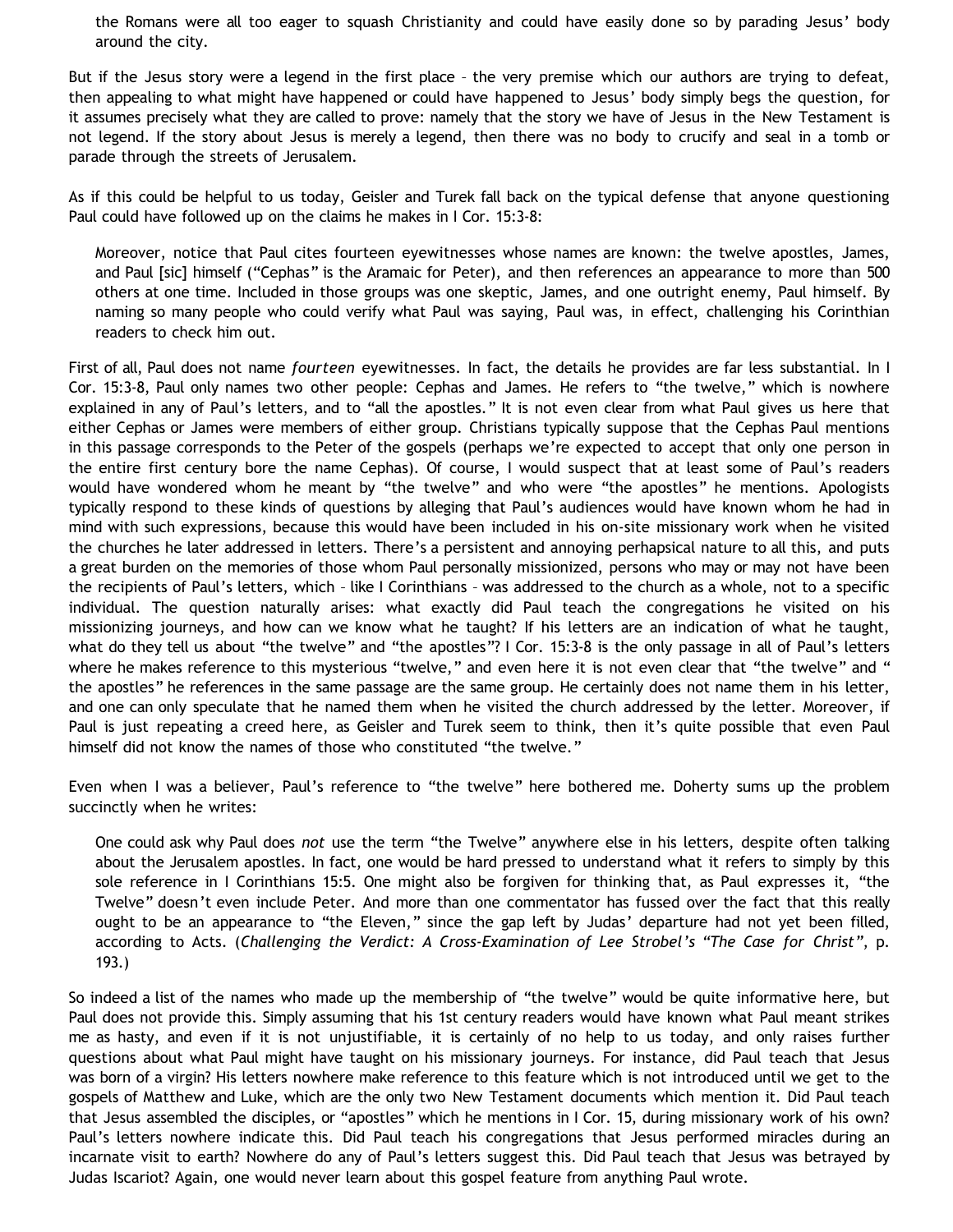Regardless, how would any of Paul's readers be able to investigate any of the things he mentions in I Cor. 15:3-8? He does not identify a place, so any reader would not be able to gather from what Paul writes in his letter where he should begin such an investigation. Where would a Corinthian go to seek confirmation on Paul's claims with "the twelve"? And would he be encouraged to do so? And what of the anonymous 500 brethren? We're not given one name here, let alone a time, place or setting. So the defense that Paul's congregants could have at any time gone out and checked out his claims is dubious. And our authors' suggestion that "Paul was, in effect, challenging his Corinthian readers to check him out," borderlines the ludicrous. If Paul really wanted his readers to check up on his claims, he should have done much more than make the passing references that he gives us in I Cor. 15:3-8.

To make matters even more problematic, Paul gives no details on what any of the people he mentions may have actually seen or witnessed. Did they see a resurrected man? How would they know that the man they saw was once dead? Did they have a waking fantasy, as believers today have when they're in worship? Believers today often refer to themselves as "witnesses" of Jesus' suffering, death and resurrection, and yet they can do this even though they weren't even alive back in the 1st century. If the word "witness" enjoys a very loose meaning for many of today's Christians (and it very often does), why suppose it didn't enjoy similar flexibility among the early Christians? Christians today are constantly exclaiming how Jesus is present with them, standing right beside them and encouraging them, giving them "strength" so that they can overcome the adversity of hardship, trials and tribulations, afflictions and persecutions. They obviously do not have a physical person in mind when they make these kinds of declarations, so why suppose the early Christians were speaking about a physical Jesus when they claimed to have "witnessed" him?

If 500 or so believers saw Jesus in the flesh (an interpretation which Paul's words do not require), who were they, and where is their testimony? It seems that, if so many people had more than merely a subjective experience of an imaginary Jesus – as today's believers frequently have in the ecstasy of church worship, we'd have more contributors to the documentary evidence than what we find in the New Testament. If I had seen a man who was actually resurrected from the grave, whom I thought was "the Son of God," I would waste no time in writing down exactly what I had seen, where I had seen it and when I had seen it. If I knew of others who had the same experience, I would not hesitate to get their testimony down in writing, or at least to have them endorse such statements of witness. But that's me.

Apologists can be expected to make the most of Paul's mention that most of the 500 brethren who saw something are still alive. But it is important not to read more into Paul's words than what they actually say. Apologists typically assume that Paul's words confirm that Jesus' death and resurrection were recent. Instead, however, Paul's own treatment here has the effect of "stamping [Jesus'] *appearances* as recent, but not the death, burial, and prompt resurrection..., which he merely says occurred 'in accordance with the scriptures'." (Wells, *Can We Trust the New Testament? Thoughts on the Reliability of Early Christian Testimony*, p. 7, emphasis added.) As I pointed out above, there is nothing in Paul's letter which lends itself to dating Jesus' death and resurrection in the recent past. Consequently, to claim that I Cor. 15:3-8 is "too early" to be legend, requires one to assume the truth of the basic portrait of Jesus found in the gospels, which simply begs the question at issue.

by Dawson Bethrick

Labels: [Christian Legends](http://bahnsenburner.blogspot.com/search/label/Christian%20Legends)

*posted by Bahnsen Burner at [5:00 PM](http://bahnsenburner.blogspot.com/2008/07/is-i-corinthians-153-8-too-early-to-be.html)*

**10 Comments:**

[Vinny](http://www.blogger.com/profile/08955726889682177434) said...

I have my own theory about the sources behind 1 Corinthians 15:3-8.

Isn't it possible that these were stories that Paul heard while persecuting early believers? I think history shows that persecutors don't generally have a very clear understanding of the beliefs of the people they are persecuting. Informants and torture victims have a tendency to invent stories that they think the persecutor wants to hear. I can imagine some suspect telling Paul, "No. I never followed that Jesus guy, but my neighbor says that he saw Jesus come back from the dead and appear to five hundred people!"

After Paul has his hallucination on the road to Damascus, I think he would naturally assume that every crazy story he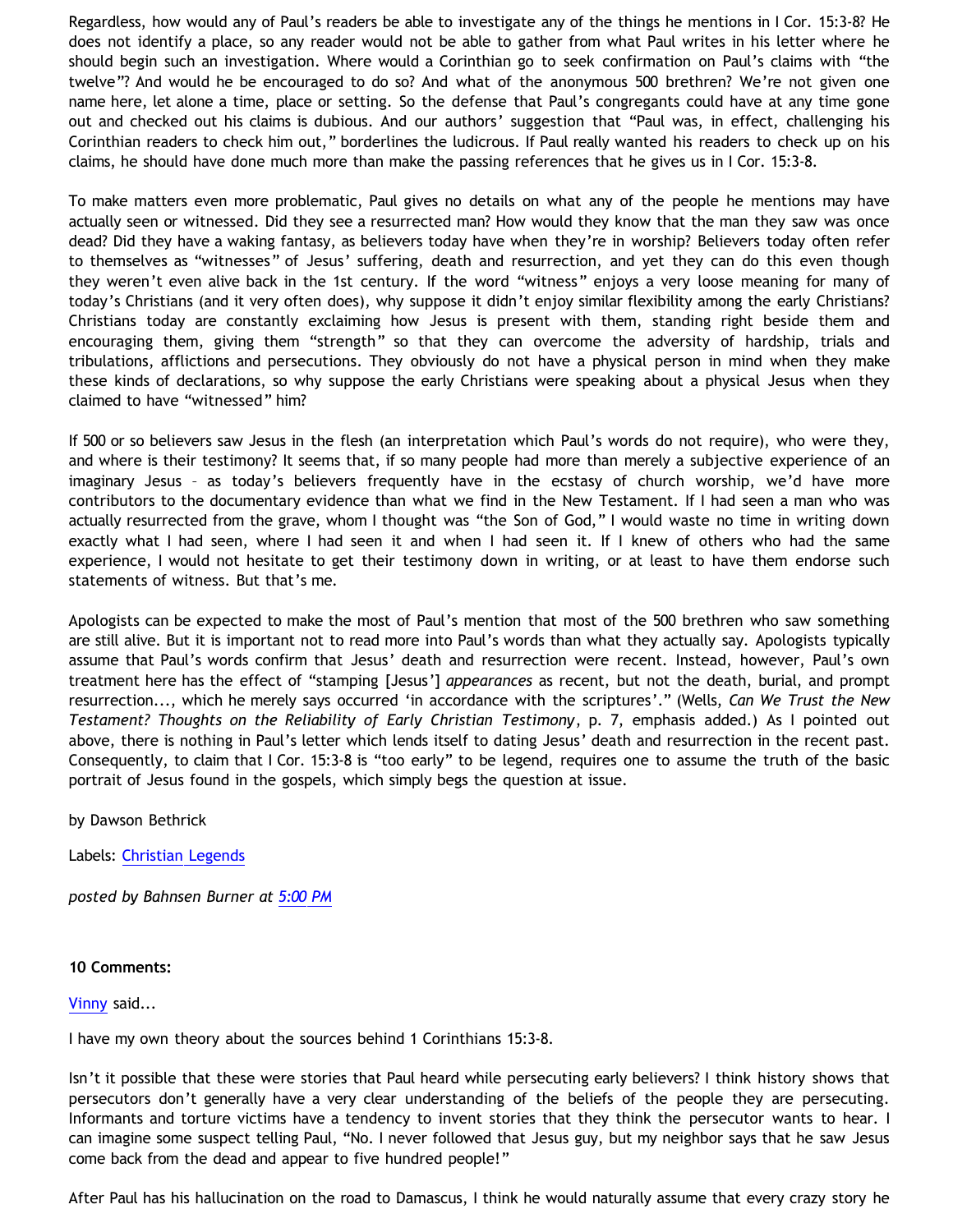had heard was true. Several years later, when he finally met the men who had actually followed Jesus during his life, I doubt that any of them would have tried to disabuse Paul of any of his wilder notions. After all, Paul was much better educated than the peasants who had followed Jesus around Gallilee, he had been very successful in spreading the message of Jesus as Messiah which increased the original disciples' importance, and he was a man with a reputation for violent intolerance towards people who failed to share his beliefs. They would have been motivated to accept anything Paul had to say.

I realize that this is speculative, but I think it is at least as plausible as anything the apologists have to offer. I can't see any reason to be confident that anything in the passage from 1 Corinthians 15 actually came from anyone who was an eyewitness to anything Jesus did.

[July 28, 2008 6:36 AM](http://bahnsenburner.blogspot.com/2008/07/3678879293387277601)

[Robert\\_B](http://www.blogger.com/profile/03469718358131331499) said...

This post has been removed by the author.

[July 28, 2008 4:11 PM](http://bahnsenburner.blogspot.com/2008/07/6337009691770238767)

[Robert\\_B](http://www.blogger.com/profile/03469718358131331499) said...

Then again the entire passage could easily be an interpolation. Dr. Robert M. Price wrote an essay describing the internal textual evidence that indicates interpolation.

[http://www.infidels.org/library/modern/robert\\_price/apocrypha.html](http://www.infidels.org/library/modern/robert_price/apocrypha.html)

Apocryphal Apparitions 1 Corinthians 15:3-11 As a Post-Pauline Interpolation Robert M. Price

[July 28, 2008 4:12 PM](http://bahnsenburner.blogspot.com/2008/07/4422651917703825748)

[Vinny](http://www.blogger.com/profile/08955726889682177434) said...

I've read Price's essay. It certainly seemed like a reasonable hypothesis and far more likely than an appearance to five hundred that was well known to the early church but unknown to any of the gospel writers.

[July 28, 2008 4:30 PM](http://bahnsenburner.blogspot.com/2008/07/7366031681412426317)

[Robert\\_B](http://www.blogger.com/profile/03469718358131331499) said...

I favor the following hypothesis.

Randal Helms in his book "Gospel Fictions" presents a viable case that Matthew, Luke, and John are each to some extent based on Mark's earlier story. Other scholars including Price agree. The canonical Gospels present a pattern of elaboration describing the resurrection. The proto-Catholic churchmen that put the New Testament together had little or no knowledge of Paul's writings prior to Marcion. When confronted with the Marcionite's Paulian corpus and Gospel of the Lord, they copied the docs and edited them to suit their preferred doctrines. In that effort , some early Catholic wrote the apparitional appearances into the text.

Its speculative, but then again so are all stories about Paul and the formation of his docs.

[July 28, 2008 8:21 PM](http://bahnsenburner.blogspot.com/2008/07/306609149577501692)

[Bahnsen Burner](http://www.blogger.com/profile/11030029491768748360) said...

Hi Vinny and Robert,

Thanks for sharing your thoughts.

I am aware of the view, championed very ably by Price, that this passage (Price extends it to I Cor. 15:3-11) has been interpolated into Paul's letter by a later redactor. Even JC O'Neill, back in 1972, called it "a later creedal summary not written by Paul" (*The Recovery of Paul's Letter to the Galatians*, p. 27n.6). Price himself even quotes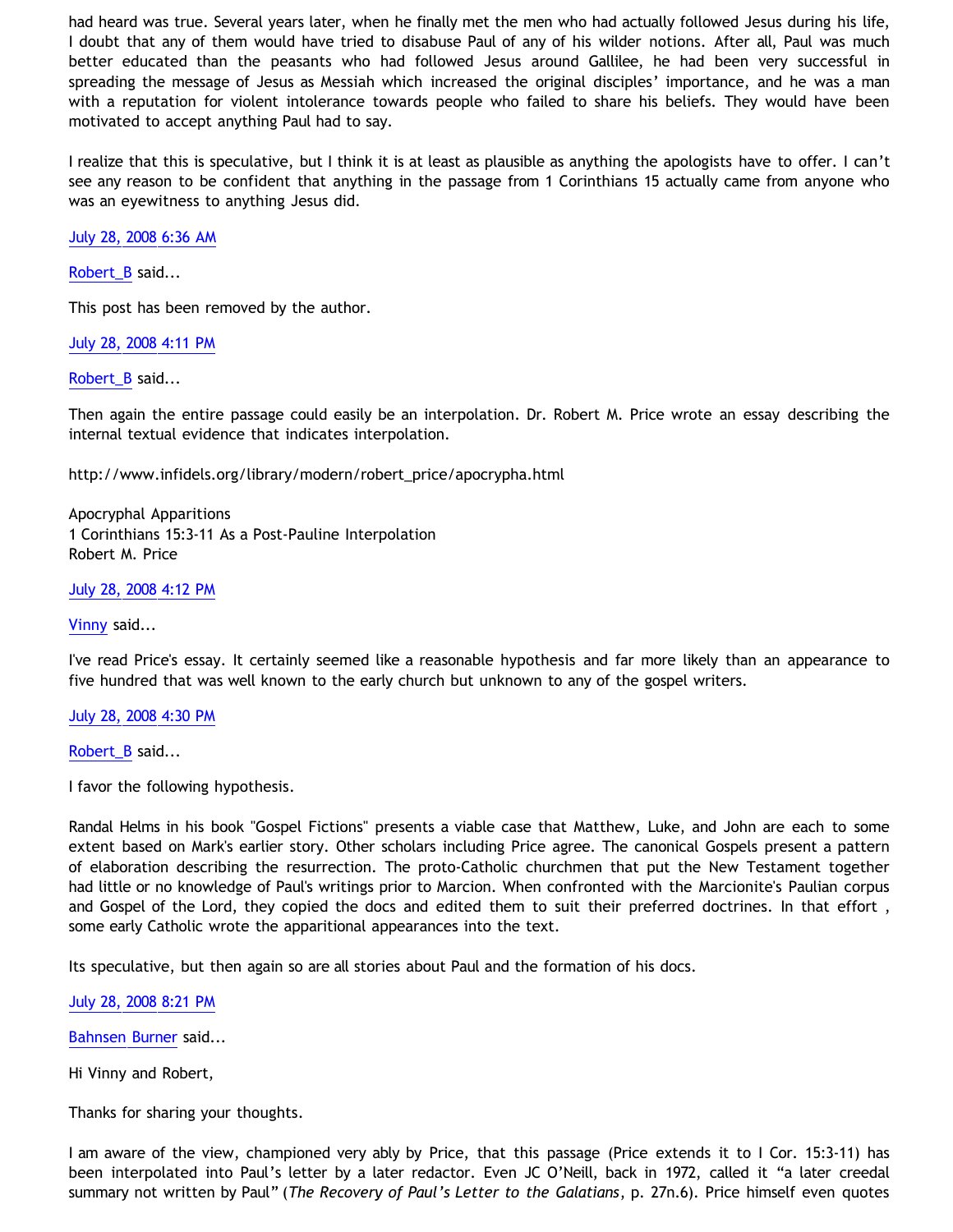O'Neill on this in his paper (see n.98 of Price's [Apocrypha Apparitions\)](http://www.infidels.org/library/modern/robert_price/apocrypha.html). I thought of raising this point in my paper, but I decided against it because I'm more or less allowing for the supposition that this passage is authentic to Paul's hand, if for nothing more than argument's sake. My point is that, even if I Cor. 15:3-8 is something Paul originally wrote in his letter, the claim that it is "too early" to be a product of legend-building or at least influenced by circulating legend, can only beg the question because of the need to rely on the later gospel traditions in order to estimate anything approaching a date for the resurrection.

As for Paul's own story, I don't think Vinny's hypothesis is at all implausible, and it has interest because it takes into account the idea that Paul was himself a persecutor of the church prior to his conversion. It also wrestles with the issue of where Paul got what he as a Christian convert began to believe, which is a huge unanswered question in the topic of Pauline Christianity. The idea that Paul was converted on his way to Damascus is something we learn from Acts, which I consider to be heavily influenced by later legends. Paul himself never says that he was converted on a road to Damascus, but maybe he said or suggested something like this at one point and it eventually ossified as part of the tradition about him.

Christians can be expected to dismiss Vinny's hypothesis because it is "speculative," which Vinny himself admits. But this would miss the point that we have so little to go on that speculation on the scant details that we do have, so long as it does not breach the bounds of what can be reasonably surmised about the situation, is pretty much all we have. Christians can also be expected to accuse us of "anti-supernatural bias," as if reluctance to accept Christianity's supernaturalism were unjustified, for preferring "naturalistic" explanations of the data. My so-called " anti-supernatural bias" is really nothing more than my rejection of the irrational (and I've already provided a strong defense of this [here](http://www.geocities.com/katholon/Bahnsen_Supernatural.htm)). Would Christians say that I am unjustified in my "anti-irrational bias"? That's fine by me.

Richard Carrier made some interesting points in regard to Paul's story:

**Of course, one can still ask "Why Paul?" He wasn't among the disciples and experienced Jesus much later than they did. So what brought about his revelation? We can never really know for sure – Paul tells us precious little. But I can hypothesize four conjoining factors: guilt at persecuting a people he came to admire; subsequent disgust with fellow persecuting Pharisees; and persuasions (beginning to see what the Christians were seeing in scripture, and to worry about his own salvation); coupled with the right physical circumstances (like heat and fatigue on a long, desolate road), could have induced a convincing ecstatic event – his unconscious mind producing what he really wanted: a reason to believe the Christians were right after all and atone for his treatment of them, and a way to give his life meaning, by relocating himself from the lower, even superfluous periphery of Jewish elite society, to a place of power and purpose.** ("The Spiritual Body of Christ," in Robert Price and Jeffery Lowder (eds), *The Empty Tomb: Jesus Beyond the Grave*, p. 187.)

As for Helms' *Gospel Fictions*, I haven't read it, but maybe I'll put it in my Amazon shopping cart. Thanks for the tip, Robert!

Regards, Dawson

[July 29, 2008 6:09 AM](http://bahnsenburner.blogspot.com/2008/07/7018783467545824981)

[Jon](http://www.blogger.com/profile/10530680372103907969) said...

Great post, Dawson.

This claim of conversion of the "skeptic" James is another one of those instances where the apologist smuggles in dubious claims presented in the gospels and combines them with earlier claims from Paul to form a conclusion never stated in any text. In two of the gospels Jesus has a skeptical brother named James, but for Paul James is a leader of the Christian church. So this must mean that he was a skeptic prior to the resurrection and became firmly convinced of his brother's resurrection due to a dramatic post resurrection appearance. I write about this in more detail [here](http://bigwhiteogre.blogspot.com/2008/07/fact-4-conversion-of-skeptic-james.html).

[July 29, 2008 7:45 AM](http://bahnsenburner.blogspot.com/2008/07/7874973402852763907)

[Kevin Brown](http://www.blogger.com/profile/04581136429971160522) said...

This post has been removed by the author.